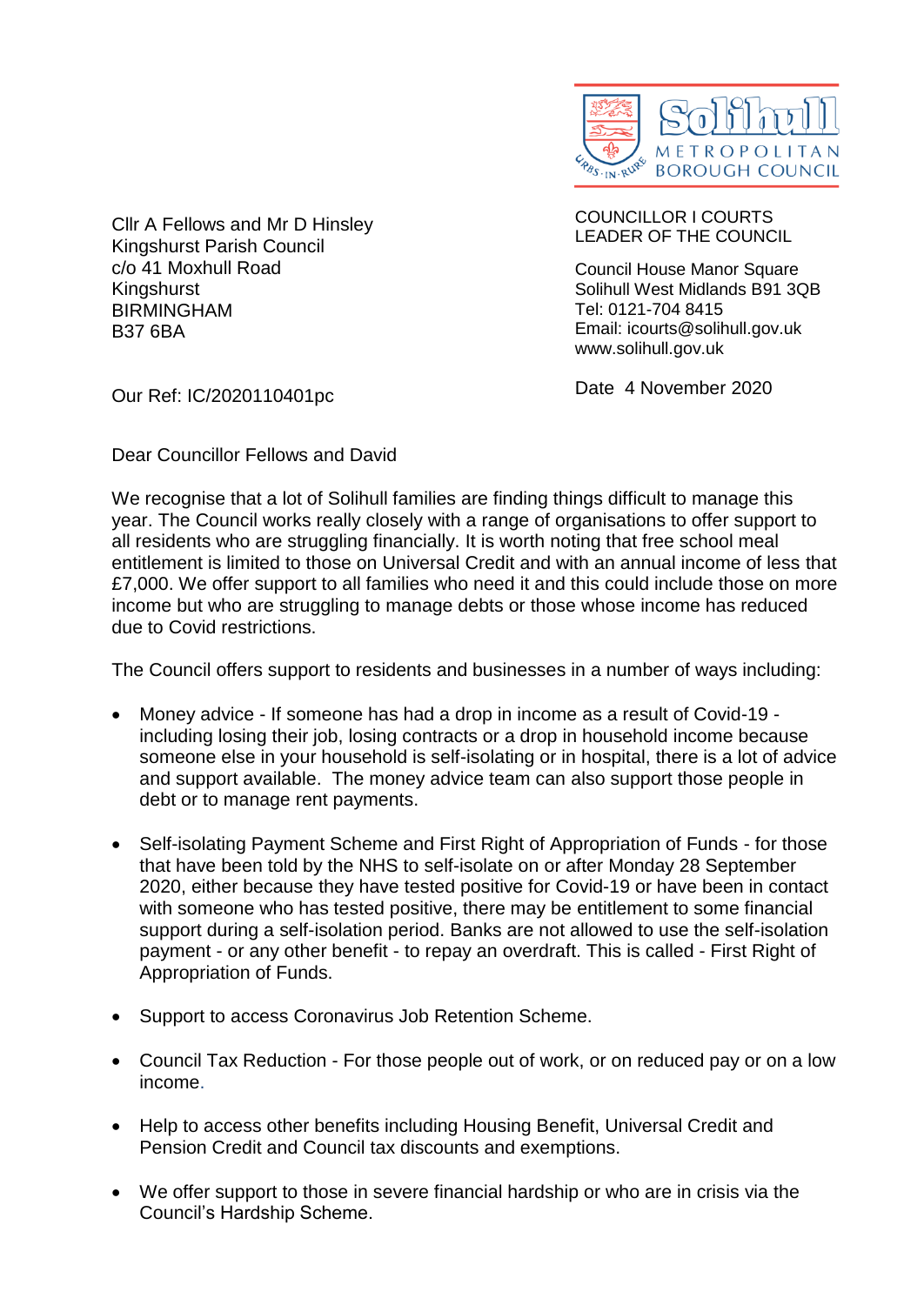- We provide support to anyone who is homeless or at risk of rough sleeping.
- We also provide support to Businesses, via our **[Solihull for Success](https://www.solihullforsuccess.com/News/Coronavirus-COVID-19-Guidance-for-Businesses#_blank)** Service; this includes help to claim for employees' wages through the **[Coronavirus Job](https://www.gov.uk/guidance/claim-for-wage-costs-through-the-coronavirus-job-retention-scheme#_blank)  [Retention Scheme and](https://www.gov.uk/guidance/claim-for-wage-costs-through-the-coronavirus-job-retention-scheme#_blank)** Bounce Back Loans Scheme for small businesses of up to £50,000.

More information about accessing this help and more is available online via [https://www.solihull.gov.uk/Resident/socialservicesandhealth/Coronavirus/Here2Help](https://www.solihull.gov.uk/Resident/socialservicesandhealth/Coronavirus/Here2Help#_blank)

We work in partnership with a range of voluntary and community sector organisations across the whole of Solihull and have commissioned a Community Wellbeing Service which is run by Age UK and provides a range of support services to Carers, people with disabilities, those with addictions and more.

We are also a keen and active supporter and investor in the Borough's foodbank provision, having already provided £100,000 of funding for organisations like Helping Hands and setting aside a further £100,000 to ensure food supplies remain available for the rest of the financial year. This will be providing essential food throughout the school year, holiday periods and the coming lockdown to anyone who needs it, as soon as they need it.

In addition to this financial investment, we have assisted with the procurement of supplies to ensure that where needed food purchases can be made at scale, allowing more food to be purchased for more households than might otherwise have been possible if organisations were acting alone. This has been complemented by work also done by the Community Development Team to facilitate mutual aid – enabling and facilitating the sharing of resources and practices across groups and organisations providing food support to households, as well as promoting the profile of and donation opportunities to them.

Accessing the food which is available through the Borough's foodbanks, like Helping Hands, can be arranged directly through a referral from Solihull Connect. The staff has access to information about free school meals eligibility and can fast track callers to help and support with food. They can also introduce households to other help and support available in the Borough, which is being regularly identified and updated by the Community Development Team. More information about accessing this help is available online via

[https://www.solihull.gov.uk/Resident/socialservicesandhealth/Coronavirus/Here2Help/H](https://www.solihull.gov.uk/Resident/socialservicesandhealth/Coronavirus/Here2Help/Helpwithfood#_blank) [elpwithfood](https://www.solihull.gov.uk/Resident/socialservicesandhealth/Coronavirus/Here2Help/Helpwithfood#_blank) and will also be included in a "Stay Warm, Stay Safe, Stay Well and Stay Connected" booklet which will be delivered in November to approximately 30,000 homes.

One of the Council's priorities is "taking action to improve life chances in our most disadvantaged communities" and whilst we've done a lot this year we are continuously looking for opportunities to expand on what we can do to meet this aspiration. This is why we have been working with organisations like the Kingshurst Rainbow Alliance to explore how buildings like The Space can be brought into use for the benefit of the local community. There are, however, important statutory and regulatory conditions we need to ensure are complied with as part of any decision to open the building, particularly the restrictions and guidance being implemented to reduce and prevent the spread of Covid-19.